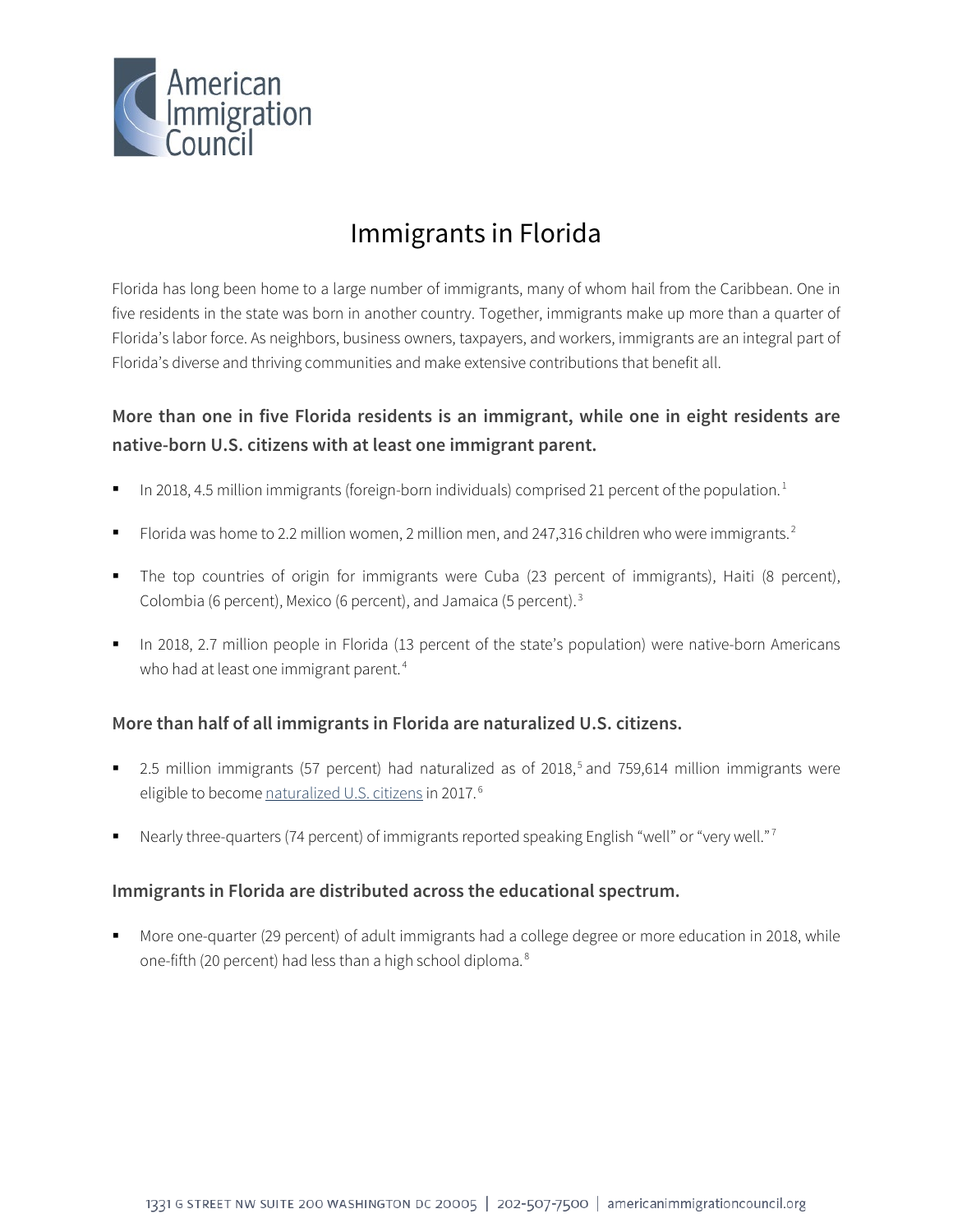| <b>Education Level</b>                                                       | Share (%) of All Immigrants   Share (%) of All Natives |    |  |
|------------------------------------------------------------------------------|--------------------------------------------------------|----|--|
| College degree or more                                                       | 29                                                     | 31 |  |
| Some college                                                                 | 23                                                     | 32 |  |
| High school diploma only                                                     | 28                                                     | 29 |  |
| Less than a high school diploma                                              | 20                                                     | Ч  |  |
| Source: U.S. Census Bureau, 2018 American Community Survey 1-Year Estimates. |                                                        |    |  |

# **More than 425,000 U.S. citizens in Florida live with at least one family member who is undocumented.**

- 775,000 [undocumented immigrants](http://www.pewhispanic.org/interactives/unauthorized-immigrants/) comprised 18 percent of the immigrant population and 4 percent of the total state population in 2016.<sup>[9](#page-4-8)</sup>
- 909,104 people in Florida, including 425,814 U.S. citizens, lived with at least one undocumented family [member](https://www.americanprogress.org/issues/immigration/news/2017/03/16/427868/state-state-estimates-family-members-unauthorized-immigrants/) between 2010 and 2014. [10](#page-4-9)
- During the same period, about 7 percent of children in the state were U.S. citizens living with at least one undocumented family member (280,133 children in total).<sup>[11](#page-4-10)</sup>

# **Florida is home to more than 24,000 Deferred Action for Childhood Arrivals (DACA) recipients.**

- 24,810 [active DACA recipients](https://www.uscis.gov/sites/default/files/document/data/Approximate%20Active%20DACA%20Receipts%20-%20March%2031%2C%202020.pdf) lived in Florida as of March 2020, while DACA has been granted to 32,646 people in total since 2012. [12](#page-4-11)
- As of 2019, 33 percent o[f DACA-eligible immigrants](http://www.migrationpolicy.org/programs/data-hub/deferred-action-childhood-arrivals-daca-profiles) in Florida had applied for DACA.<sup>[13](#page-4-12)</sup>
- An additional 18,000 residents of the state would satisfy all but the educational requirements for DACA, and fewer than 2,000 would become eligible as they grew older.<sup>[14](#page-4-13)</sup>

# **One in four workers in Florida is an immigrant, together making up a vital part of the state's labor force in a range of industries.**

■ 2.7 million immigrant workers comprised 26 percent of the labor force in 2018.<sup>[15](#page-4-14)</sup>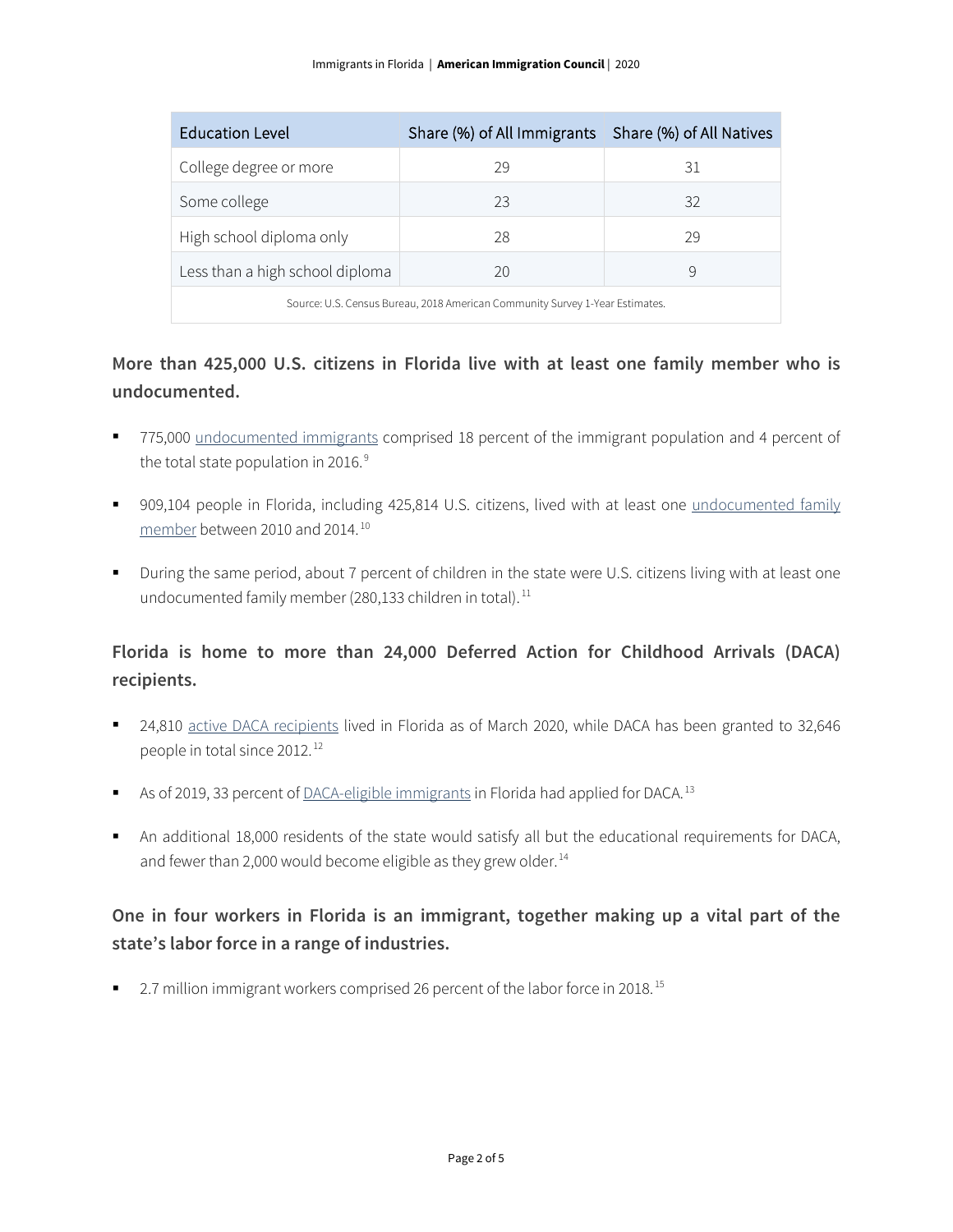**IMMI** Immigrant workers were most numerous in the following industries:

| Industry                                                                                                                          | Number of Immigrant Workers |  |
|-----------------------------------------------------------------------------------------------------------------------------------|-----------------------------|--|
| Health Care and Social Assistance                                                                                                 | 417,067                     |  |
| Retail Trade                                                                                                                      | 347,298                     |  |
| Construction                                                                                                                      | 305,888                     |  |
| Accommodation and Food Services                                                                                                   | 290,074                     |  |
| Administrative & Support; Waste Management; and<br>Remediation Services                                                           | 221,268                     |  |
| Source: Analysis of the U.S. Census Bureau's 2018 American Community Survey 1-year PUMS data by the American Immigration Council. |                             |  |

The largest shares of immigrant workers were in the following industries:  $16$ 

| Industry                                                                                                                          | Immigrant Share (%)<br>(of all industry workers) |  |
|-----------------------------------------------------------------------------------------------------------------------------------|--------------------------------------------------|--|
| Agriculture, Forestry, Fishing, and Hunting                                                                                       | 41                                               |  |
| Construction                                                                                                                      | 34                                               |  |
| Transportation and Warehousing                                                                                                    | 31                                               |  |
| Administrative & Support; Waste Management; and<br>Remediation Services                                                           | 30                                               |  |
| Other Services (except Public Administration)                                                                                     | 30                                               |  |
| Source: Analysis of the U.S. Census Bureau's 2018 American Community Survey 1-year PUMS data by the American Immigration Council. |                                                  |  |

## **Immigrants are an integral part of the Florida workforce in a range of occupations.**

In 2018, immigrant workers were most numerous in the following occupation groups:  $17$ 

| <b>Occupation Category</b>                                                                                                        | Number of Immigrant Workers |  |
|-----------------------------------------------------------------------------------------------------------------------------------|-----------------------------|--|
| Sales and Related                                                                                                                 | 330,850                     |  |
| Office and Administrative Support                                                                                                 | 294,741                     |  |
| Management                                                                                                                        | 269,513                     |  |
| Building and Grounds Cleaning & Maintenance                                                                                       | 261,770                     |  |
| Construction and Extraction                                                                                                       | 251,958                     |  |
| Source: Analysis of the U.S. Census Bureau's 2018 American Community Survey 1-year PUMS data by the American Immigration Council. |                             |  |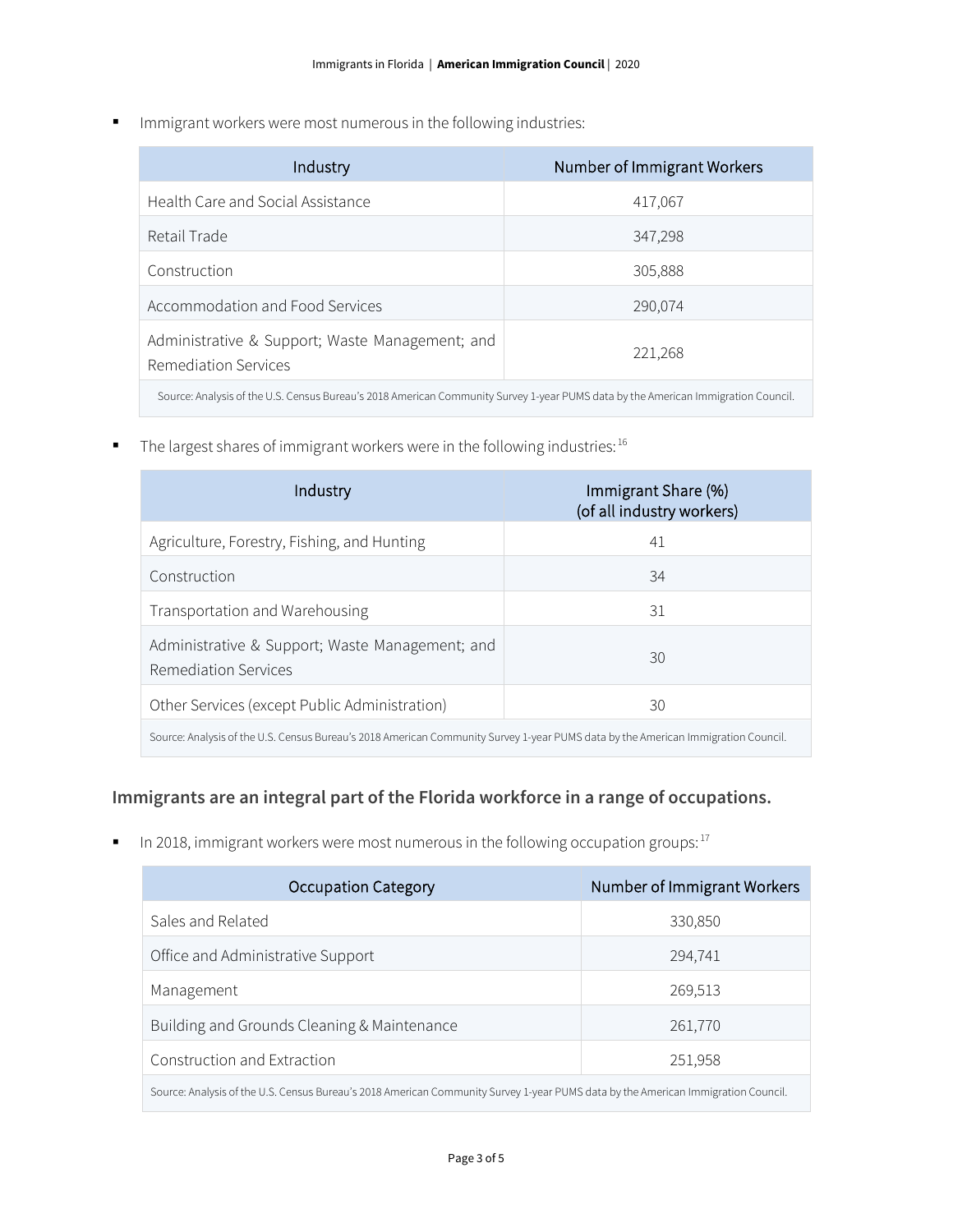The largest shares of immigrant workers were in the following occupation groups:  $18$ 

| Occupation Category                                                                                                               | Immigrant Share (%)<br>(of all workers in occupation) |  |
|-----------------------------------------------------------------------------------------------------------------------------------|-------------------------------------------------------|--|
| Farming, Fishing, and Forestry                                                                                                    | 49                                                    |  |
| Building and Grounds Cleaning & Maintenance                                                                                       | 44                                                    |  |
| Construction and Extraction                                                                                                       | 38                                                    |  |
| Healthcare Support                                                                                                                | 35                                                    |  |
| Production                                                                                                                        | 30                                                    |  |
| Source: Analysis of the U.S. Census Bureau's 2018 American Community Survey 1-year PUMS data by the American Immigration Council. |                                                       |  |

■ Undocumented immigrants comprised 6 percent of Florida's workforce in 2016.<sup>[19](#page-4-18)</sup>

#### **Immigrants in Florida have contributed tens of billions of dollars in taxes.**

- [Immigrant-led households in the state paid](https://www.newamericaneconomy.org/locations/) \$23.2 billion in federal taxes and \$8.5 billion in state and local taxes in 2018. [20](#page-4-19)
- Undocumented immigrants in Florida paid an estimated \$1.3 billion in federal taxes and \$588.3 million in [state and local taxes](https://www.newamericaneconomy.org/locations/) in 2018.<sup>[21](#page-4-20)</sup>
- Florida [DACA recipients](https://itep.org/state-local-tax-contributions-of-young-undocumented-immigrants/) and DACA-eligible individuals paid an estimated \$77.6 million in state and local taxes in 2018.<sup>[22](#page-4-21)</sup>

#### **As consumers, immigrants add nearly one-hundred billion dollars to Florida's economy.**

 Florida residents in immigrant-led households had \$98.5 billion in [spending power](https://www.newamericaneconomy.org/locations/) (after-tax income) in 2018. [23](#page-4-22)

#### **Immigrant entrepreneurs in Florida generate billions of dollars in business revenue.**

- 437,690 immigrant business owners accounted for 33 percent of all self-employed Florida residents in 2018 and generated \$7.1 billion in business income.<sup>[24](#page-4-23)</sup>
- In the following Florida metropolitan areas in 2018, at least one in five business owners was an immigrant. Immigrants accounted for:
	- ⋅ 57 percent of business owners in the Miami-Fort Lauderdale-Miami Beach metro area,
	- 36 percent in Orlando,
	- 29 percent in Tampa-St. Petersburg-Clearwater,
	- ⋅ 20 percent in Jacksonville. [25](#page-4-24)